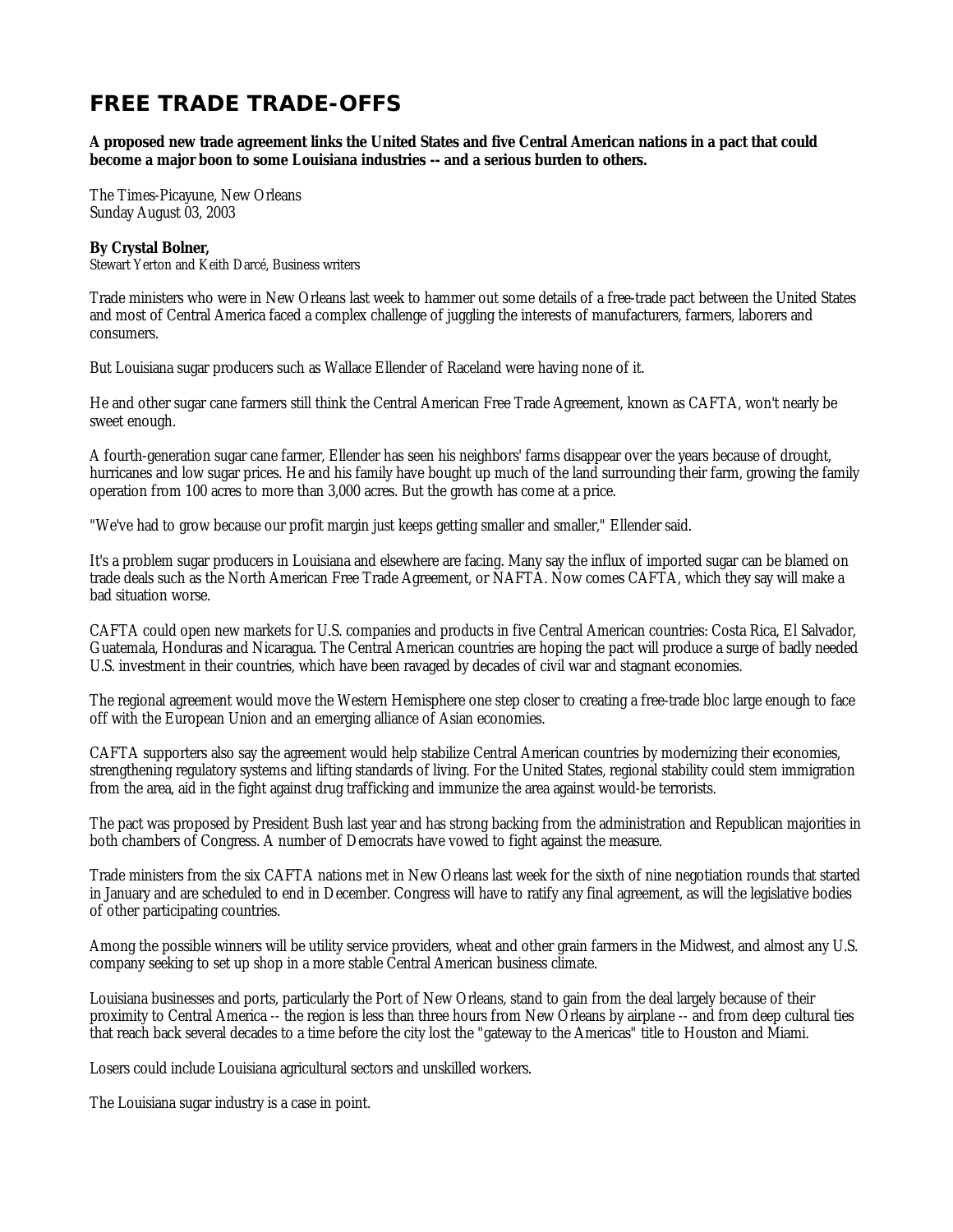## **Sugar is 'most sensitive'**

Under the current tariff rate quota, the five Central American CAFTA countries already export a limited amount of goods, including about 168,500 tons of sugar, into the United States duty-free. CAFTA would expand on that, and give U.S. companies equal access to Central American markets in return, U.S. trade negotiators said.

Consumer groups hope that lowering tariffs would mean lower prices for products at U.S. stores.

But some industries say the Central American countries, whose economies depend primarily on agriculture, will flood U.S. markets with their products, which can be produced more cheaply because of lower labor standards and fewer environmental regulations.

With Central America's total available sugar export capacity at about 2.2 million tons, the U.S. sugar industry is concerned, said Don Phillips, trade adviser for the American Sugar Alliance.

Sugar prices have dropped steadily from about 22 cents a pound about 10 years ago to a record low of 17 cents a pound since industry officials acquiesced to a World Trade Organization request to accept more sugar imports in the United States in the late 1990s. With a 2008 deadline looming for all tariffs to disappear between U.S. and Mexican sugar, some U.S. producers fear a tidal wave of sugar that could cause the U.S. sugar market to collapse.

"It's bad enough having to deal with the weather, but having to deal with the politics of people trying to stab you through the heart, it's tough," Ellender said.

Besides CAFTA, pending trade agreements with Australia, which produces 4 million tons of sugar a year, and South Africa, which produces close to 2 million tons annually, could bring even more problems for U.S. sugar producers.

"We know that sugar is the most sensitive product we have to deal with in this agreement," said Regina Vargo, assistant U.S. trade representative for the Americas and the lead CAFTA negotiator for the U.S. government.

U.S. negotiators are keeping industry officials informed of any concessions or progress they make, she said. Negotiators said they have tools they could use to mitigate the impact on U.S. producers.

For example, when the North American Free Trade Agreement was negotiated between the United States, Mexico and Canada, the United States used gradual phase-in periods for lifting tariffs on sensitive products such as sugar as a sort of compromise in the deal. The tariff on Mexican sugar started at 15 cents and has gradually slid to 7.56 cents. The tariff continues to drop every year, and by 2008, there is scheduled to be no tariffs at all. The same kind of system could be used under CAFTA, Vargo said.

U.S. producers say that's unacceptable.

"I don't think anyone would support doing the same thing with this agreement," said Brian Breaux, assistant commodities director at the Louisiana Farm Bureau. "That's a recipe for disaster, at least for the sugar industry."

But U.S. trade negotiators are determined to address sugar in CAFTA, especially because all five of the participating Central American countries are large sugar producers. Guatemala is among the top 10 sugar producers in the world.

Industry officials don't want the issue of sugar dealt with in bilateral trade agreements, but rather through the World Trade Organization, where world producers and importers could address distortions in the global sugar market directly.

"While we know we can compete, we just need to know in the future that there will be something to compete for," said Charles Melancon, president of the American Sugar Cane League.

"We want to get to the point that we can compete in a free market, but if the government gives away everything we have before we get to that, then we are out of business before we can get there."

Farmers in Central America have similar concerns about a sudden influx of cheaper U.S. products, such as corn and beef, resulting CAFTA's elimination of tariffs that currently protect domestic agriculture in the region. Some people believe the agreement will put hundreds of thousands of farm workers out of work, and will spark a mass migration of poor people from the countryside to cities already struggling to provide basic services and adequate employment for their existing populations.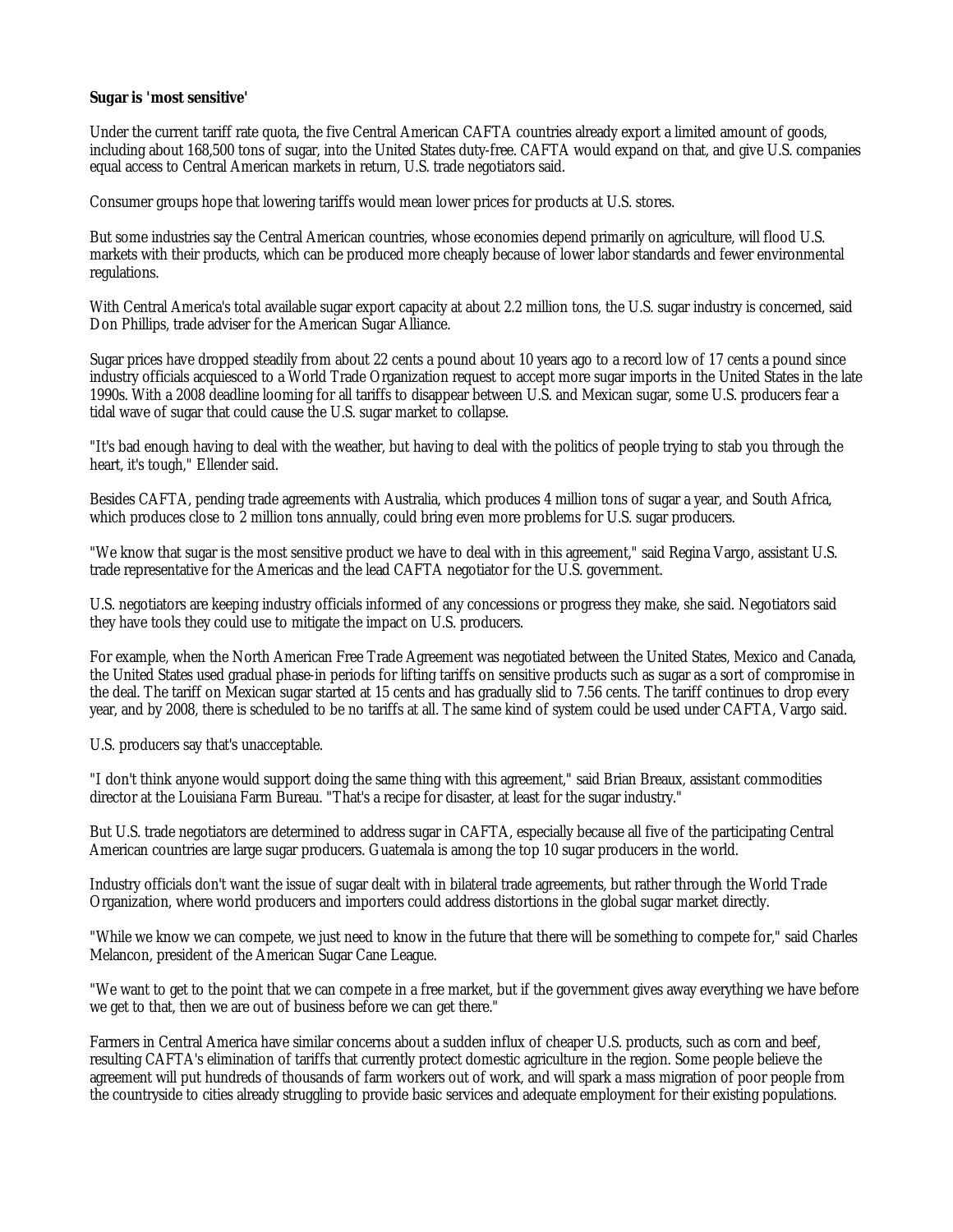Roman Macaya, who heads a national Costa Rican business association known as Canaproge, told CAFTA negotiators during a public meeting last week in New Orleans that the firm stand being taken by the United States on opening Central American agricultural markets could promt some farmers in the region to turn to cultivating illegal narcotics crops to replace markets lost to U.S. exports.

## **Stable regulations sought**

While domestic sugar might lose under CAFTA, one winner could be service providers, including U.S. electrical and water companies. Other winners could include telecommunications companies such as BellSouth, which has a large presence in New Orleans.

BellSouth, which is based in Atlanta, already has wireless phone holdings in Nicaragua and Guatemala with an investment totaling \$150 million, Frank Urbany, a BellSouth vice president for international affairs, testified to a U.S. trade representative committee in November.

CAFTA would make the region more attractive to investors by creating regulatory systems that are predictable and transparent, Urbany said in an interview last week.

"If there were a common telecom regime in all of the five Central American countries, that would go a long way toward attracting not only a company like BellSouth but other telecom companies as well," said Urbany, who was in New Orleans for the negotiations.

BellSouth's experience in Central America so far has been far from problem-free. During his November testimony, Urbany told U.S. trade officials that BellSouth had run into arbitrary roadblocks in Nicaragua and Guatemala "under the guise of regulatory decisions." At that time, he asked that those countries be omitted from CAFTA until BellSouth could resolve its problems there.

Since then, he said, BellSouth has gone a long way toward resolving the problems and in fact has invested a great deal of money to upgrade its cellular system in Nicaragua.

But for U.S. telecommunications companies, one major sticking point remains: Costa Rica's public telecommunications monopoly.

BellSouth and other telecommunications companies are hoping Costa Rica will agree to allow competition. Many Costa Ricans oppose the idea.

Telephone service in Costa Rica is provided by Instituto Costarricense de Electricidad, a 40-year-old, state-owned monopoly that also runs the country's electricity supplier. According to a report by the Management of Global Information Technology program at the American University in Washington, D.C., ICE serves about 1 million wired phone customers and more than 311,000 wireless customers.

ICE's phone network is widely considered to be the most modern and best-run in the region.

In recent years, the company has invested \$44 million in its network, including the expansion of fiber-optic lines that provide broadband Internet services.

The Costa Rican government took steps to privatize ICE in 2000, but the move spawned protests that led the government to abandon the plan.

According to some, ICE is simply off the table.

Marco Ruiz, a business leader from Costa Rica, said last week during a panel discussion on CAFTA in New Orleans that his country's negotiators have refused to open Costa Rica's telephone market to competition. U.S. officials appear willing to honor such refusals.

"If the government chooses to keep a monopoly in the region, we have not said that can't be done," Vargo said.

Still, Urbany said U.S. business groups and the other CAFTA countries hope Costa Rica will relent.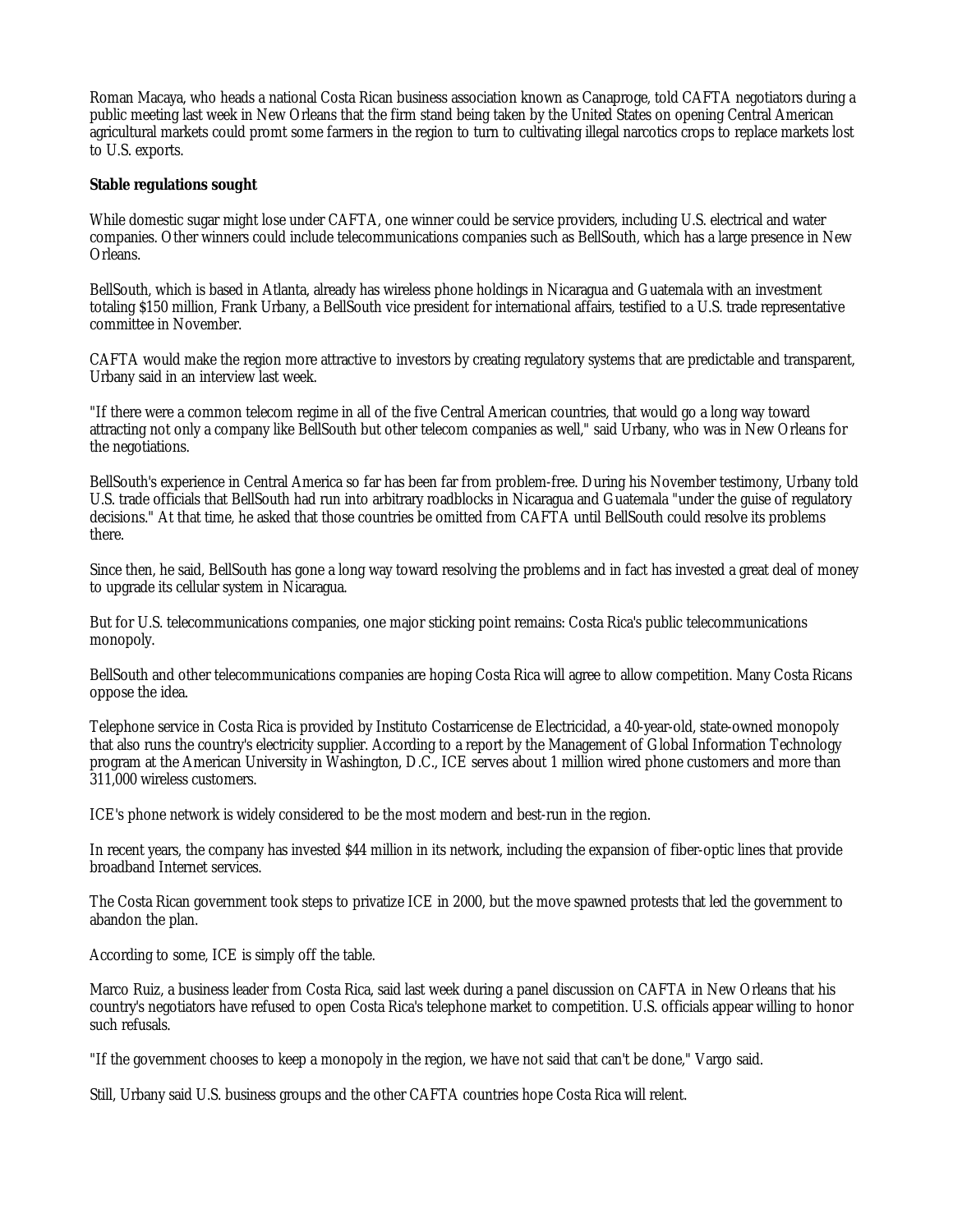"I think, speaking generally, there's a hope that that problem will be resolved in a satisfactory way before the negotiations are finished, because they would be the only country in the group that would continue to have a closed environment," Urbany said. "It's pretty hard to envision where there would be a separate carve-out for Costa Rica."

Beyond the issue of privatization is the subject of the capacity of government agencies to administer regulatory systems. In some cases, the agencies lack workers with the expertise to administer existing programs, much less new regulatory systems that might be required under CAFTA.

The situation causes problems for companies that invest in a developing region only to find it impossible to cut through the red tape. One cited benefit of CAFTA is that it would encourage developing countries to build better regulatory systems not only by adopting usable regulations, but also by building agencies that can administer them.

"One of the problems for companies like BellSouth and others entering are to have those fundamental regulations and laws not observed after investment is made," Urbany told the U.S. trade representative panel in November.

The U.S. telecommunications industry would support educational initiatives designed to train workers, a move that could help build expertise and allow the developing countries to better administer systems in their countries.

#### **Worries about patents**

Harahan conveyor belt manufacturer Intralox Inc. also is counting on CAFTA to reduce the risk of doing business in Central America. A key issue for the company involves intellectual property rights, a major concern for many companies that want the same kind of patent and licensing protections they receive at home when they do business abroad.

Intralox has curtailed its presence in Central America not because of burdensome tariffs but because of fears that governments in the region won't do enough to prevent counterfeiters from illegally copying the company's plastic conveyor belt system, which has become a favorite of food and beverage manufacturers, said Agustin Loya, the company's field sales manager for Latin America.

Just a few years ago, Intralox ran into a copycat in Spain when the distributor who had been hired to market the Harahan company's belts in the country began making and selling nearly exact replicas of the products, Loya said.

The company challenged the patent infringements in a Spanish court, but the judge ruled in favor of the distributor, he said.

Intralox could have appealed the decision to the International Court of Justice at The Haguebut the company dropped the matter because the cost of seeking a higher court ruling would have far exceeded the value of sales lost to the counterfeiter, Loya said. "You have to make a call on what is the lesser of two evils," he said.

Regional trade agreements that are vigorously enforced strongly discourage would-be copycats from violating intellectual property rules, Loya said. "As big as Mexico is," he said, "we haven't had a single instance of patent infringement there" since the North American Free Trade Agreement was ratified in 1993. "That is the appeal of agreements like CAFTA to companies like mine," he said.

#### **Critics: Workers to suffer**

But the idea that U.S. businesses will invest more in Central America is precisely what worries some critics, who say the migration of industry will hurt working people in the United States and Central America. If U.S. companies move to Central America, lured by the draw of lower wages and lax labor rules, critics say, it could result in the creation of sweatshops that might benefit big business but not Central American workers.

CAFTA would require all nations to uphold their domestic labor policies, Vargo said.

But for some, that isn't enough.

"Well, what if they have no labor laws?" asked Timi Gerson, who follows trade policy for Public Citizen's Global Trade Watch in Washington, D.C. "Or what if their labor laws are really weak?"

Vargo said such concerns are unfounded. "While there are some areas that could stand improvement," she said, "by and large the labor laws of Central America are pretty good laws."